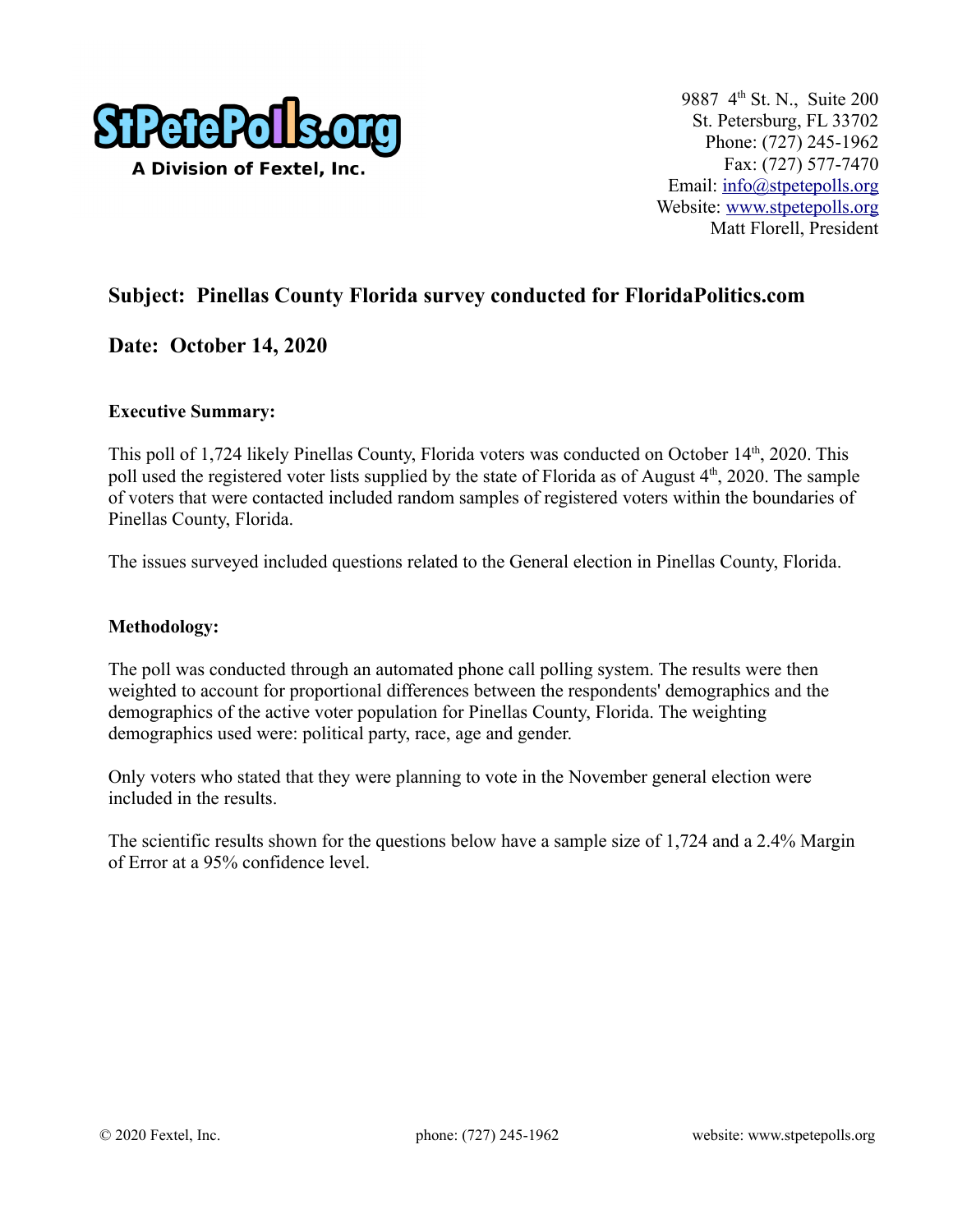## **Pinellas County Florida Voters' Demographics**

Here are the demographics for all registered voters, the active voters and the difference between the two. For this poll, we weighted based upon the demographics of the active voters. An "active" voter is considered active if they have voted in an election in the last 4 years. All percentages are rounded.

|                         | <b>Registered Voters</b> | <b>Active Voters</b> | <b>Difference</b> |
|-------------------------|--------------------------|----------------------|-------------------|
| <b>Political Party-</b> |                          |                      |                   |
| Democrat:               | 36.1%                    | 38.1%                | $+2.0\%$          |
| Republican:             | 34.5%                    | 37.8%                | $+3.3%$           |
| Independent:            | 29.3%                    | 24.0%                | $-5.3\%$          |
| Race-                   |                          |                      |                   |
| White:                  | 78.8%                    | 81.9%                | $+3.1\%$          |
| Black:                  | 8.6%                     | 7.9%                 | $-0.7%$           |
| Hispanic:               | 5.5%                     | 4.7%                 | $-0.8%$           |
| Asian:                  | 2.5%                     | 2.1%                 | $-0.4%$           |
| Other:                  | 4.6%                     | 3.4%                 | $-1.1\%$          |
| Gender-                 |                          |                      |                   |
| Female:                 | 52.5%                    | 54.4%                | $+1.9%$           |
| Male:                   | 45.0%                    | 43.9%                | $-1.2\%$          |
| Age-                    |                          |                      |                   |
| $18-29:$                | 14.3%                    | $9.2\%$              | $-5.1\%$          |
| $30-49:$                | 27.8%                    | 25.2%                | $-2.6%$           |
| $50-69$ :               | 36.5%                    | 40.0%                | $+3.4%$           |
| $70+$ :                 | 21.0%                    | 25.1%                | $+4.1%$           |

Here are the demographic changes from 2016 to 2020 for all registered voters:

|                         | 2016 All Voters | 2020 All Voters | Change   |
|-------------------------|-----------------|-----------------|----------|
| <b>Political Party-</b> |                 |                 |          |
| Democrat:               | 35.7%           | 36.1%           | $+0.4\%$ |
| Republican:             | 35.1%           | 34.5%           | $-0.6\%$ |
| Independent:            | 29.2%           | 29.3%           | $+0.1\%$ |
| Race-                   |                 |                 |          |
| White:                  | 80.4%           | 78.8%           | $-1.6%$  |
| Black:                  | 8.7%            | 8.6%            | $-0.1\%$ |
| Hispanic:               | 4.7%            | 5.5%            | $+0.7%$  |
| Asian:                  | 2.3%            | 2.5%            | $+0.2%$  |
| Other:                  | $3.9\%$         | 4.6%            | $+0.7\%$ |
| Gender-                 |                 |                 |          |
| Female:                 | 52.9%           | 52.5%           | $-0.4%$  |
| Male:                   | 45.0%           | 45.0%           | $+0.1\%$ |
| Age-                    |                 |                 |          |
| $18-29:$                | 16.2%           | 14.3%           | $-2.0\%$ |
| $30-49$ :               | 27.5%           | 27.8%           | $+0.3\%$ |
| $50-69$ :               | 37.1%           | 36.5%           | $-0.6%$  |
| $70+$ :                 | 18.7%           | 21.0%           | $+2.3%$  |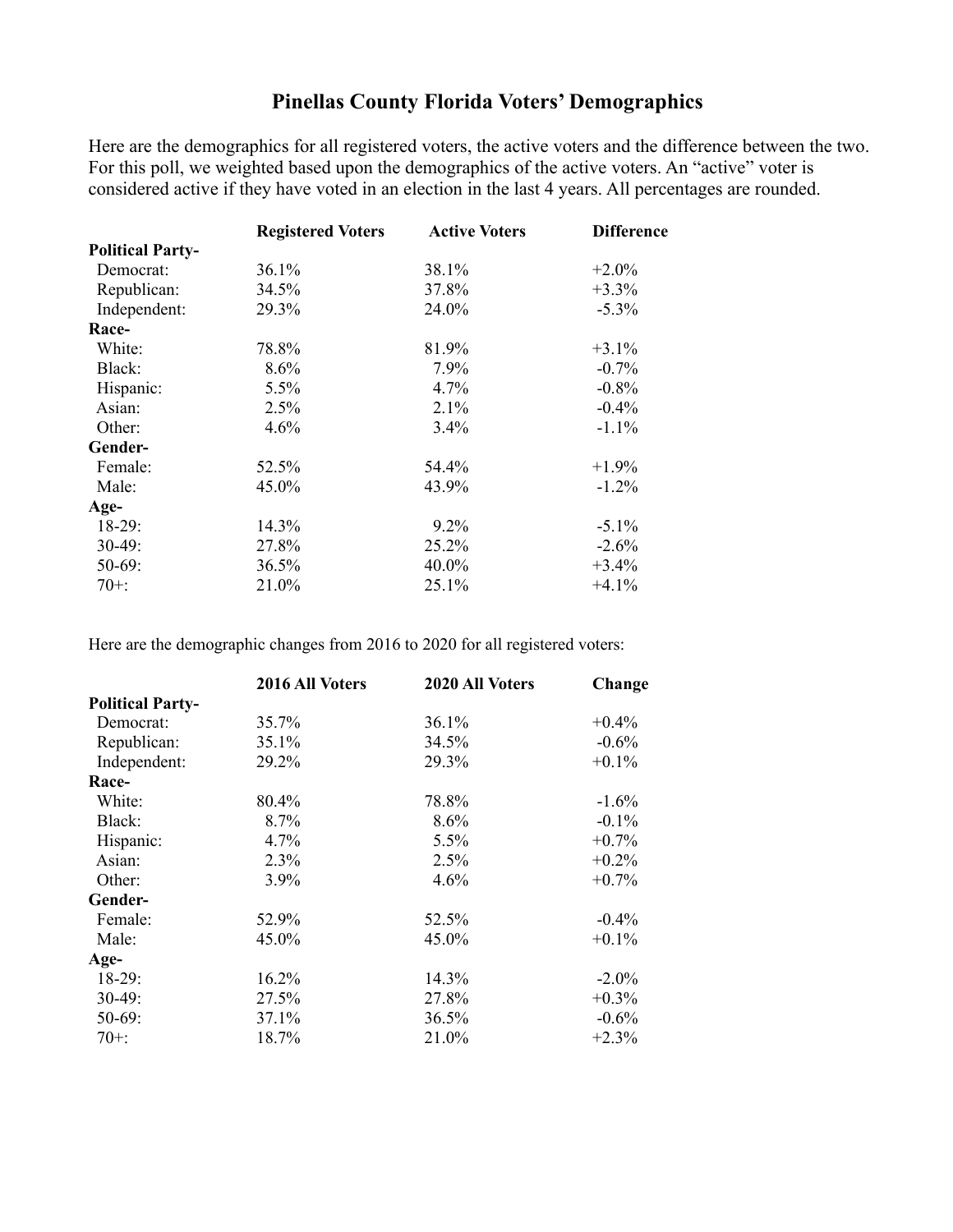## **Pinellas County Florida's Recent Voting History**

Here are the election results for the last two general elections within this county:

### **2018 Florida Governor Election:**

| Ron DeSantis $(R)$ :  | 47.7%   |
|-----------------------|---------|
| Andrew Gillum $(D)$ : | 50.7%   |
| All other candidates: | $1.7\%$ |

#### **2018 Florida U.S. Senator Election:**

| Rick Scott(R):        | 47.2%   |
|-----------------------|---------|
| Bill Nelson(D):       | 52.4%   |
| All other candidates: | $0.4\%$ |

#### **2016 Presidential Election:**

| Donald Trump $(R)$ :   | 48.1%   |
|------------------------|---------|
| $Hillary Clinton(D)$ : | 47.0%   |
| All other candidates:  | $4.9\%$ |

#### **2016 Florida U.S. Senator Election:**

| Marco Rubio $(R)$ :   | 48.7%   |
|-----------------------|---------|
| Patrick Murphy(D):    | 45.9%   |
| All other candidates: | $5.4\%$ |

### **2016 Pinellas County Sheriff Election:**

| Bob Gualtieri $(R)$ : | 76.9%   |
|-----------------------|---------|
| James McLynas(NPA):   | 22.5%   |
| All other candidates: | $0.6\%$ |

#### **2016 Pinellas County Commission District 1 Election:**

\*Janet Long(D) ran unopposed

### **2016 Pinellas County Commission District 3 Election:**

| Mike Mikurak(R):    | 48.0% |
|---------------------|-------|
| Charlie Justice(D): | 52.0% |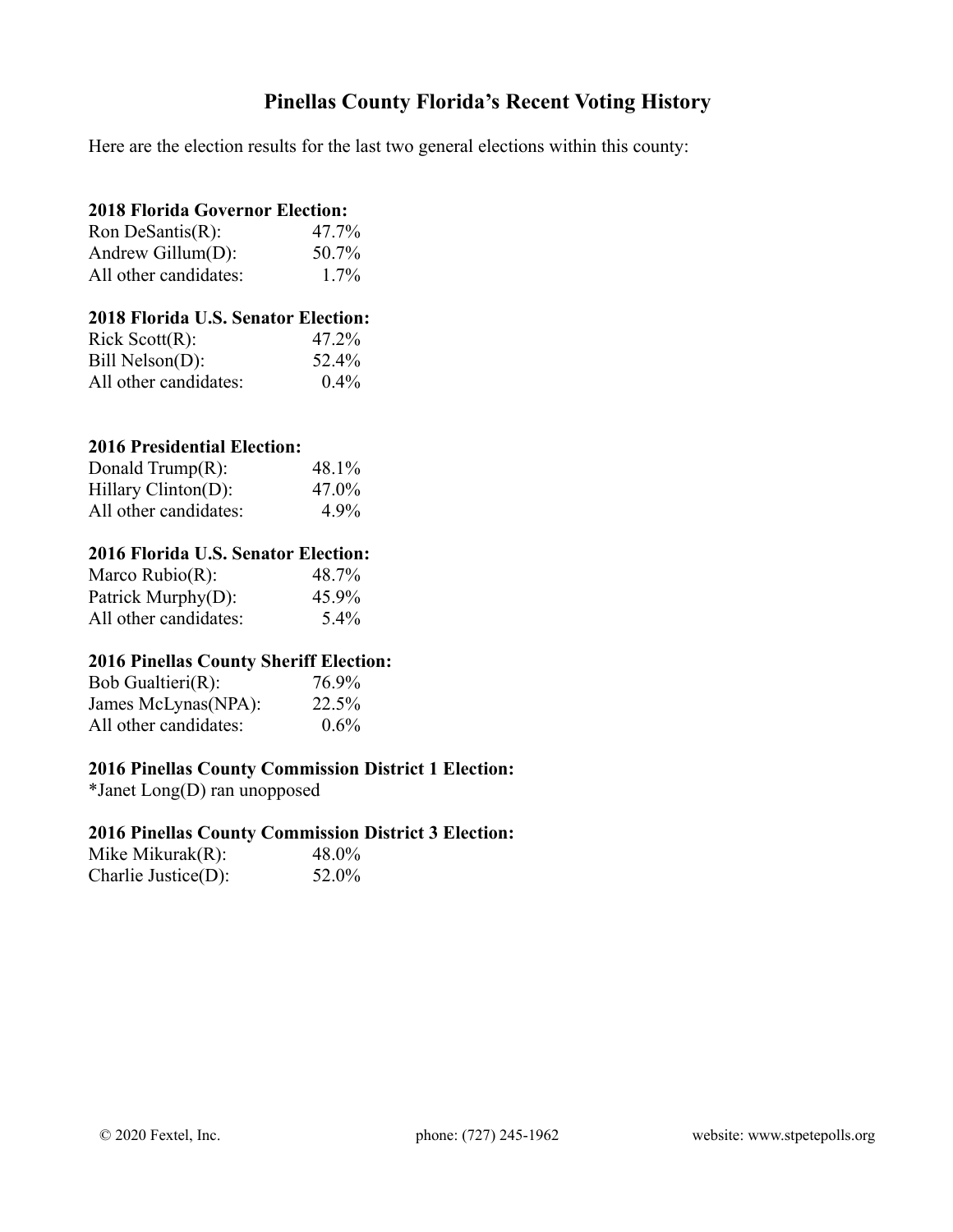### **Summary of Scientific Results:**

**Do you plan to vote by mail, vote in person or not vote in the November General Election?** 

| Vote by mail:   | 68.4% |
|-----------------|-------|
| Vote in person: | 31.6% |

**If the election for Pinellas County Sheriff were held today, and the candidates were Republican Bob Gualtieri and Democrat Eliseo Santana, who would you vote for?** 

| <b>Bob Gualtieri:</b> | 55.5% |
|-----------------------|-------|
| Eliseo Santana:       | 37.3% |
| Undecided:            | 7.2%  |

**If the election for the Pinellas County Commission district 1 seat were held today, and the candidates were Republican Larry Ahern and Democrat Janet Long, who would you vote for?** 

| . .          |       |
|--------------|-------|
| Larry Ahern: | 42.0% |
| Janet Long:  | 49.6% |
| Undecided:   | 8.4%  |

**If the election for the Pinellas County Commission district 3 seat were held today, and the candidates were Republican Tammy Sue Vasquez and Democrat Charlie Justice, who would you vote for?** 

| Tammy Sue Vasquez: | 37.7% |
|--------------------|-------|
| Charlie Justice:   | 51.7% |
| Undecided:         | 10.5% |

**How do you plan to vote on the referendum to renew the half-mill property tax for Pinellas County Schools?** 

| In favor:  | 58.3% |
|------------|-------|
| Against:   | 23.4% |
| Undecided: | 18.3% |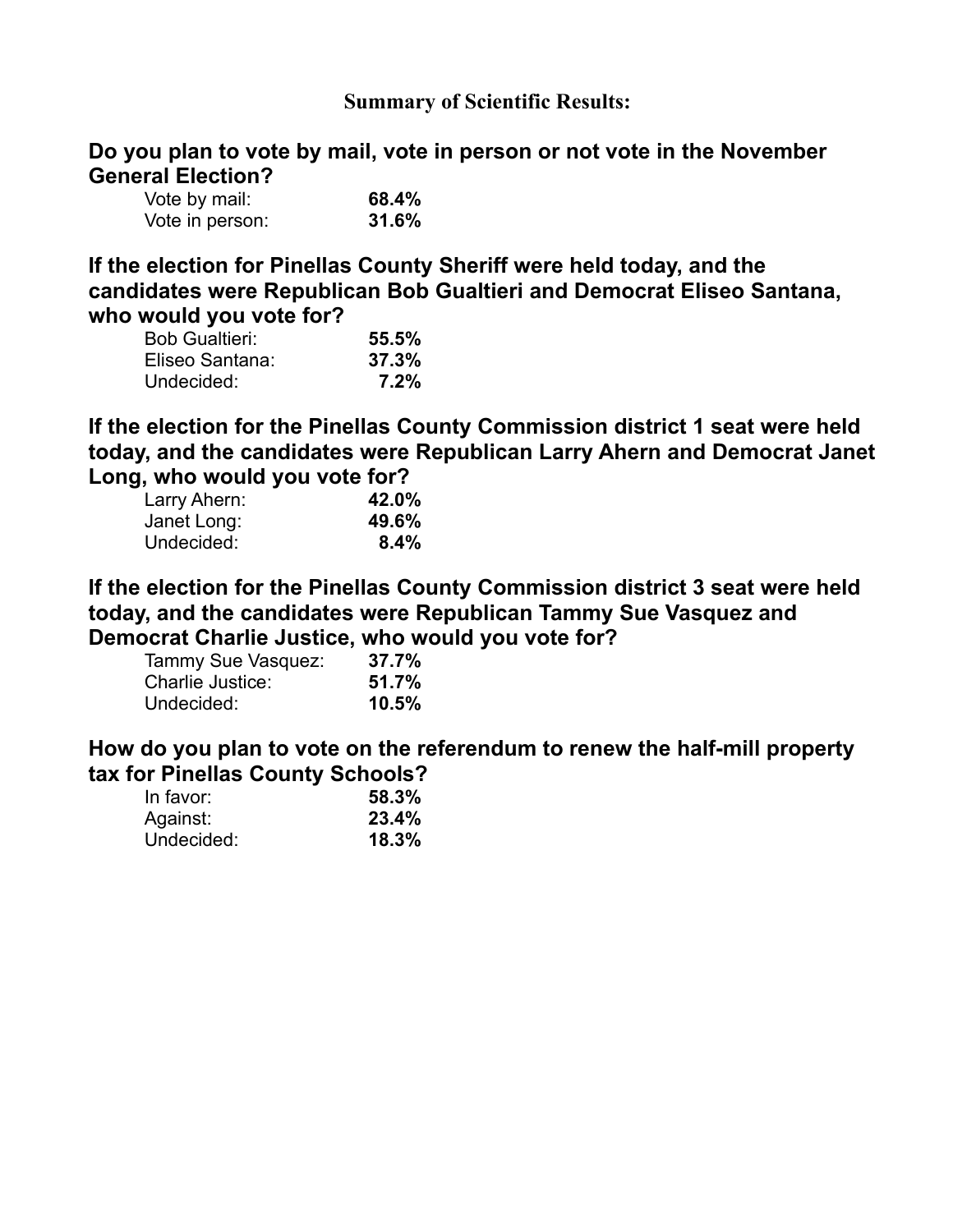## **Detailed Results with Demographic Breakdowns for Each Question:**

# **Do you plan to vote by mail, vote in person or not vote in the November General Election?**

| Vote by mail:   | 68.4% |
|-----------------|-------|
| Vote in person: | 31.6% |

| Vote by mail:                      | 68.3% |                 |       |
|------------------------------------|-------|-----------------|-------|
| Vote in person:                    | 31.7% |                 |       |
|                                    |       |                 |       |
|                                    |       |                 |       |
| <b>Political Party Breakdown:</b>  |       |                 |       |
| Democratic Party 659 responses     |       |                 |       |
| Vote by mail:                      | 78.3% | Vote in person: | 21.7% |
| Republican Party 652 responses     |       |                 |       |
| Vote by mail:                      | 58.3% | Vote in person: | 41.7% |
| Independent Voter 413 responses    |       |                 |       |
| Vote by mail:                      | 68.3% | Vote in person: | 31.7% |
| Race Breakdown:                    |       |                 |       |
| White, Not Hispanic 1432 responses |       |                 |       |
| Vote by mail:                      | 67.1% | Vote in person: | 32.9% |
| Black, Not Hispanic 150 responses  |       |                 |       |
| Vote by mail:                      | 71.3% | Vote in person: | 28.7% |
| Asian or Pacific Islander          |       | 25 responses    |       |
| Vote by mail:                      | 88.0% | Vote in person: | 12.0% |
| Hispanic 56 responses              |       |                 |       |
| Vote by mail:                      | 71.4% | Vote in person: | 28.6% |
| Other or Unknown 61 responses      |       |                 |       |
| Vote by mail:                      | 78.7% | Vote in person: | 21.3% |
|                                    |       |                 |       |
| Gender Breakdown:                  |       |                 |       |
| Male 759 responses                 |       |                 |       |
| Vote by mail:                      | 67.5% | Vote in person: | 32.5% |
| Female 945 responses               |       |                 |       |
| Vote by mail:                      | 68.9% | Vote in person: | 31.1% |
| Age Breakdown:                     |       |                 |       |
| 18 to 29 156 responses             |       |                 |       |
| Vote by mail:                      | 59.0% | Vote in person: | 41.0% |
| 30 to 49 441 responses             |       |                 |       |
| Vote by mail:                      | 64.9% | Vote in person: | 35.1% |
| 50 to 69 690 responses             |       |                 |       |
| Vote by mail:                      | 66.2% | Vote in person: | 33.8% |
| 70 and up 437 responses            |       |                 |       |
| Vote by mail:                      | 78.5% | Vote in person: | 21.5% |
|                                    |       |                 |       |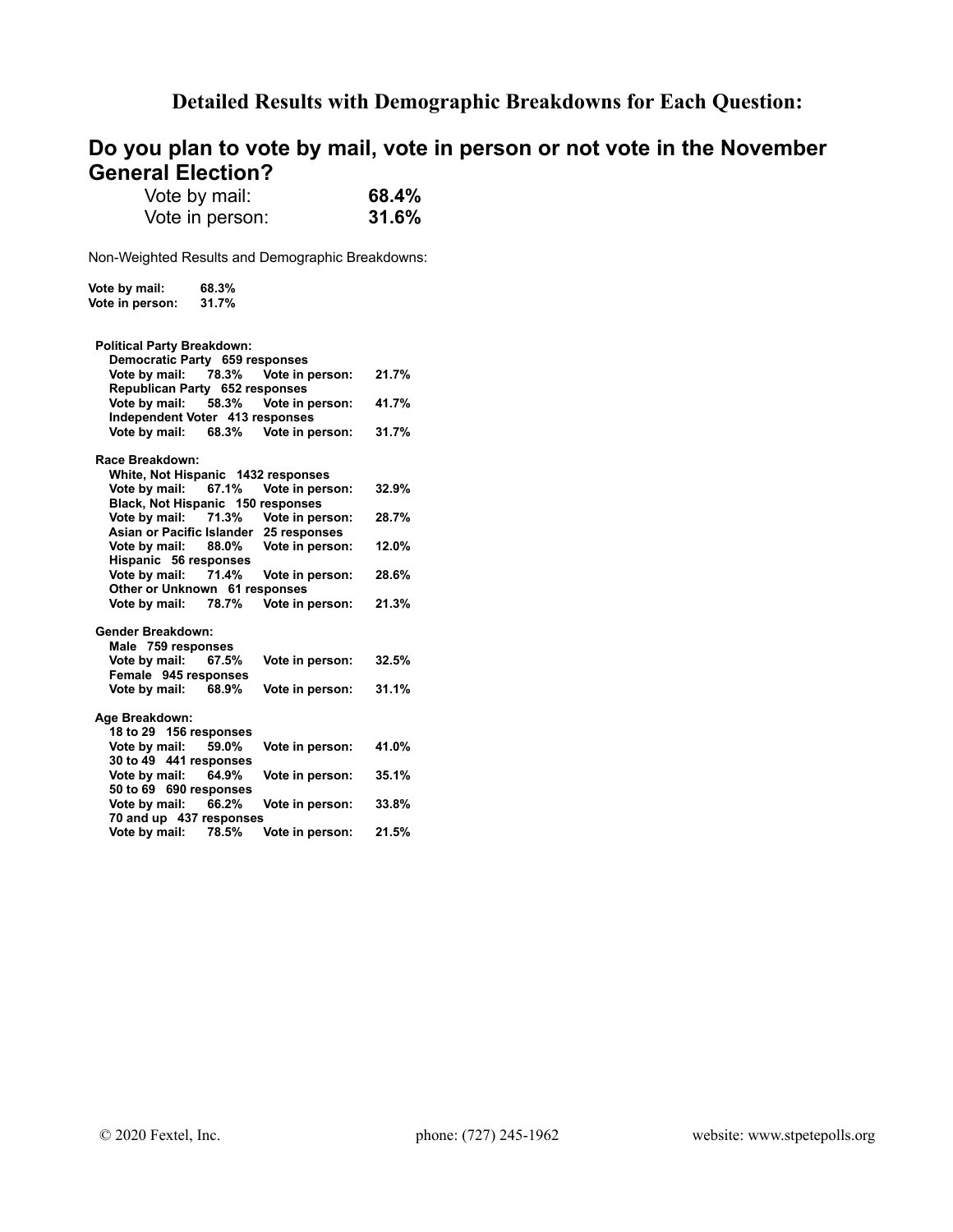# **If the election for Pinellas County Sheriff were held today, and the candidates were Republican Bob Gualtieri and Democrat Eliseo Santana, who would you vote for?**

| <b>Bob Gualtieri:</b> | 55.5% |
|-----------------------|-------|
| Eliseo Santana:       | 37.3% |
| Undecided:            | 7.2%  |

| Gualtieri: | 55.5% |
|------------|-------|
| Santana:   | 37.3% |
| Undecided: | 7.3%  |

| <b>Political Party Breakdown:</b>  |       |              |       |            |       |
|------------------------------------|-------|--------------|-------|------------|-------|
| Democratic Party 659 responses     |       |              |       |            |       |
| Gualtieri:                         | 26.6% | Santana:     | 66.0% | Undecided: | 7.4%  |
| Republican Party 652 responses     |       |              |       |            |       |
| Gualtieri:                         | 80.7% | Santana:     | 12.1% | Undecided: | 7.2%  |
| Independent Voter 413 responses    |       |              |       |            |       |
| Gualtieri:                         | 61.7% | Santana:     | 31.2% | Undecided: | 7.0%  |
| Race Breakdown:                    |       |              |       |            |       |
| White, Not Hispanic 1432 responses |       |              |       |            |       |
| Gualtieri:                         | 60.0% | Santana:     | 33.0% | Undecided: | 7.1%  |
| Black, Not Hispanic 150 responses  |       |              |       |            |       |
| Gualtieri:                         | 19.3% | Santana:     | 69.3% | Undecided: | 11.3% |
| Asian or Pacific Islander          |       | 25 responses |       |            |       |
| Gualtieri:                         | 56.0% | Santana:     | 40.0% | Undecided: | 4.0%  |
| Hispanic 56 responses              |       |              |       |            |       |
| Gualtieri:                         | 48.2% | Santana:     | 48.2% | Undecided: | 3.6%  |
| Other or Unknown 61 responses      |       |              |       |            |       |
| Gualtieri:                         | 44.3% | Santana:     | 49.2% | Undecided: | 6.6%  |
| <b>Gender Breakdown:</b>           |       |              |       |            |       |
| Male 759 responses                 |       |              |       |            |       |
| Gualtieri:                         | 56.7% | Santana:     | 35.0% | Undecided: | 8.3%  |
| Female 945 responses               |       |              |       |            |       |
| Gualtieri:                         | 54.8% | Santana:     | 38.8% | Undecided: | 6.3%  |
| Age Breakdown:                     |       |              |       |            |       |
| 18 to 29 156 responses             |       |              |       |            |       |
| Gualtieri:                         | 54.5% | Santana:     | 39.1% | Undecided: | 6.4%  |
| 30 to 49 441 responses             |       |              |       |            |       |
| Gualtieri:                         | 55.3% | Santana:     | 36.7% | Undecided: | 7.9%  |
| 50 to 69 690 responses             |       |              |       |            |       |
| Gualtieri:                         | 52.8% | Santana:     | 40.3% | Undecided: | 7.0%  |
| 70 and up 437 responses            |       |              |       |            |       |
| Gualtieri:                         | 60.2% | Santana:     | 32.5% | Undecided: | 7.3%  |
|                                    |       |              |       |            |       |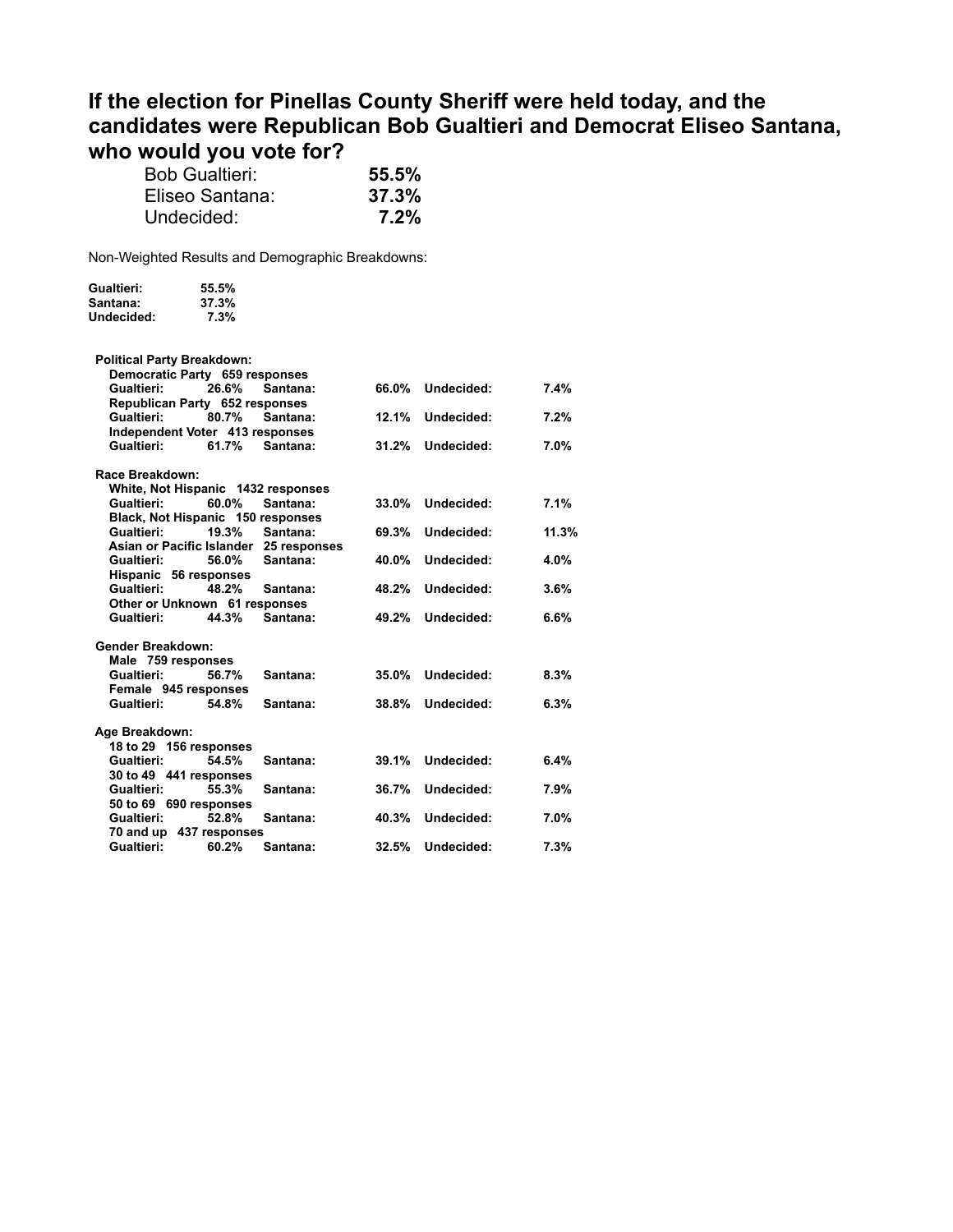## **If the election for the Pinellas County Commission district 1 seat were held today, and the candidates were Republican Larry Ahern and Democrat Janet Long, who would you vote for?**

| Larry Ahern: | 42.0% |
|--------------|-------|
| Janet Long:  | 49.6% |
| Undecided:   | 8.4%  |

| Ahern:            | 41.9%                              |              |       |            |         |
|-------------------|------------------------------------|--------------|-------|------------|---------|
| Long:             | 49.7%                              |              |       |            |         |
| Undecided:        | 8.5%                               |              |       |            |         |
|                   | <b>Political Party Breakdown:</b>  |              |       |            |         |
|                   | Democratic Party 659 responses     |              |       |            |         |
| Ahern:            | 14.1%                              | Long:        | 78.3% | Undecided: | 7.6%    |
|                   | Republican Party 652 responses     |              |       |            |         |
| Ahern:            | 71.9%                              | Long:        | 19.8% | Undecided: | 8.3%    |
|                   | Independent Voter 413 responses    |              |       |            |         |
| Ahern:            | 38.7%                              | Lona:        | 51.1% | Undecided: | 10.2%   |
| Race Breakdown:   |                                    |              |       |            |         |
|                   | White, Not Hispanic 1432 responses |              |       |            |         |
| Ahern:            | 44.9%                              | Long:        | 46.7% | Undecided: | $8.4\%$ |
|                   | Black, Not Hispanic 150 responses  |              |       |            |         |
| Ahern:            | 12.7%                              | Long:        | 74.7% | Undecided: | 12.7%   |
|                   | Asian or Pacific Islander          | 25 responses |       |            |         |
| Ahern:            | 52.0%                              | Long:        | 40.0% | Undecided: | 8.0%    |
| Ahern:            | Hispanic 56 responses<br>46.4%     | Long:        | 50.0% | Undecided: | 3.6%    |
|                   | Other or Unknown 61 responses      |              |       |            |         |
| Ahern:            | 34.4%                              | Long:        | 60.7% | Undecided: | 4.9%    |
|                   |                                    |              |       |            |         |
| Gender Breakdown: |                                    |              |       |            |         |
|                   | Male 759 responses                 |              |       |            |         |
| Ahern:            | 42.4%                              | Long:        | 48.6% | Undecided: | 9.0%    |
|                   | Female 945 responses               |              |       |            |         |
| Ahern:            | 41.8%                              | Long:        | 50.4% | Undecided: | 7.8%    |
| Age Breakdown:    |                                    |              |       |            |         |
| 18 to 29          | 156 responses                      |              |       |            |         |
| Ahern:            | 40.4%                              | Long:        | 50.6% | Undecided: | $9.0\%$ |
|                   | 30 to 49 441 responses             |              |       |            |         |
| Ahern:            | 46.0%                              | Long:        | 44.4% | Undecided: | 9.5%    |
|                   | 50 to 69 690 responses             |              |       |            |         |
| Ahern:            | 40.1%                              | Long:        | 52.0% | Undecided: | 7.8%    |
|                   | 70 and up 437 responses            |              |       |            |         |
| Ahern:            | 41.0%                              | Long:        | 50.8% | Undecided: | 8.2%    |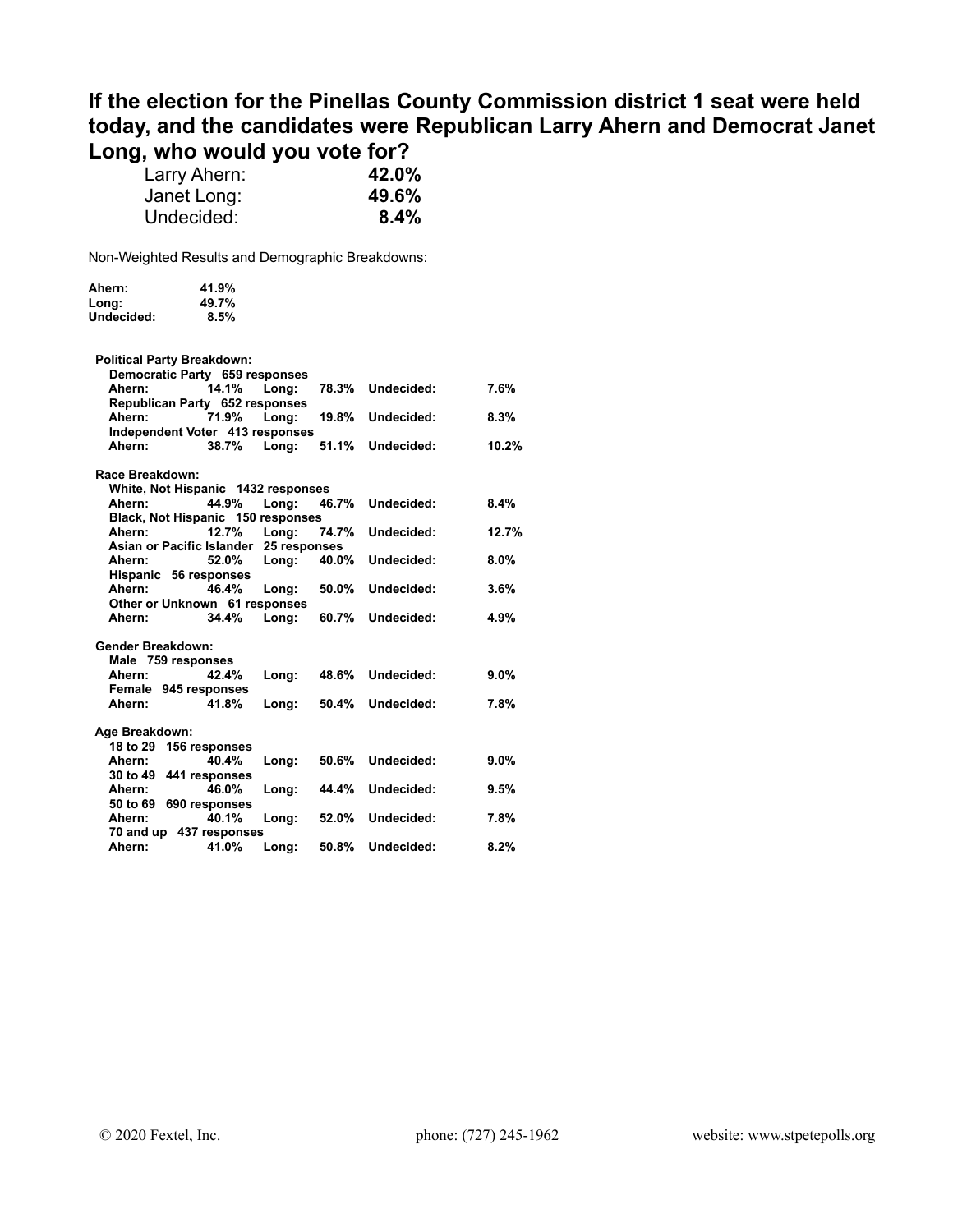## **If the election for the Pinellas County Commission district 3 seat were held today, and the candidates were Republican Tammy Sue Vasquez and Democrat Charlie Justice, who would you vote for?**

| Tammy Sue Vasquez: | 37.7% |
|--------------------|-------|
| Charlie Justice:   | 51.7% |
| Undecided:         | 10.5% |

| Vasquez:   | 37.6% |
|------------|-------|
| Justice:   | 51.8% |
| Undecided: | 10.6% |

|                                    | <b>Political Party Breakdown:</b> |              |       |            |         |
|------------------------------------|-----------------------------------|--------------|-------|------------|---------|
| Democratic Party 659 responses     |                                   |              |       |            |         |
| Vasquez:                           | 11.2%                             | Justice:     | 79.8% | Undecided: | $9.0\%$ |
| Republican Party 652 responses     |                                   |              |       |            |         |
| Vasquez:                           | 68.7%                             | Justice:     | 20.6% | Undecided: | 10.7%   |
| Independent Voter 413 responses    |                                   |              |       |            |         |
| Vasquez:                           | 30.8%                             | Justice:     | 56.4% | Undecided: | 12.8%   |
|                                    |                                   |              |       |            |         |
| Race Breakdown:                    |                                   |              |       |            |         |
| White, Not Hispanic 1432 responses |                                   |              |       |            |         |
| Vasquez:                           | 40.4%                             | Justice:     | 49.2% | Undecided: | 10.4%   |
| Black, Not Hispanic 150 responses  |                                   |              |       |            |         |
| Vasquez:                           | 9.3%                              | Justice:     | 76.7% | Undecided: | 14.0%   |
| Asian or Pacific Islander          |                                   | 25 responses |       |            |         |
| Vasquez:                           | 44.0%                             | Justice:     | 52.0% | Undecided: | 4.0%    |
| Hispanic 56 responses              |                                   |              |       |            |         |
| Vasquez:                           | 44.6%                             | Justice:     | 44.6% | Undecided: | 10.7%   |
|                                    | Other or Unknown 61 responses     |              |       |            |         |
| Vasquez:                           | 34.4%                             | Justice:     | 57.4% | Undecided: | 8.2%    |
|                                    |                                   |              |       |            |         |
| <b>Gender Breakdown:</b>           |                                   |              |       |            |         |
| Male 759 responses                 |                                   |              |       |            |         |
| Vasquez:                           | 38.1%                             | Justice:     | 51.8% | Undecided: | 10.1%   |
| Female 945 responses               |                                   |              |       |            |         |
| Vasquez:                           | 37.4%                             | Justice:     | 51.7% | Undecided: | 10.9%   |
|                                    |                                   |              |       |            |         |
| Age Breakdown:                     |                                   |              |       |            |         |
| 18 to 29 156 responses             |                                   |              |       |            |         |
| Vasquez:                           | 40.4%                             | Justice:     | 50.6% | Undecided: | 9.0%    |
| 30 to 49 441 responses             |                                   |              |       |            |         |
| Vasquez:                           | 39.2%                             | Justice:     | 49.4% | Undecided: | 11.3%   |
| 50 to 69 690 responses             |                                   |              |       |            |         |
| Vasquez:                           | 38.0%                             | Justice:     | 51.7% | Undecided: | 10.3%   |
| 70 and up 437 responses            |                                   |              |       |            |         |
| Vasquez:                           | 34.6%                             | Justice:     | 54.7% | Undecided: | 10.8%   |
|                                    |                                   |              |       |            |         |